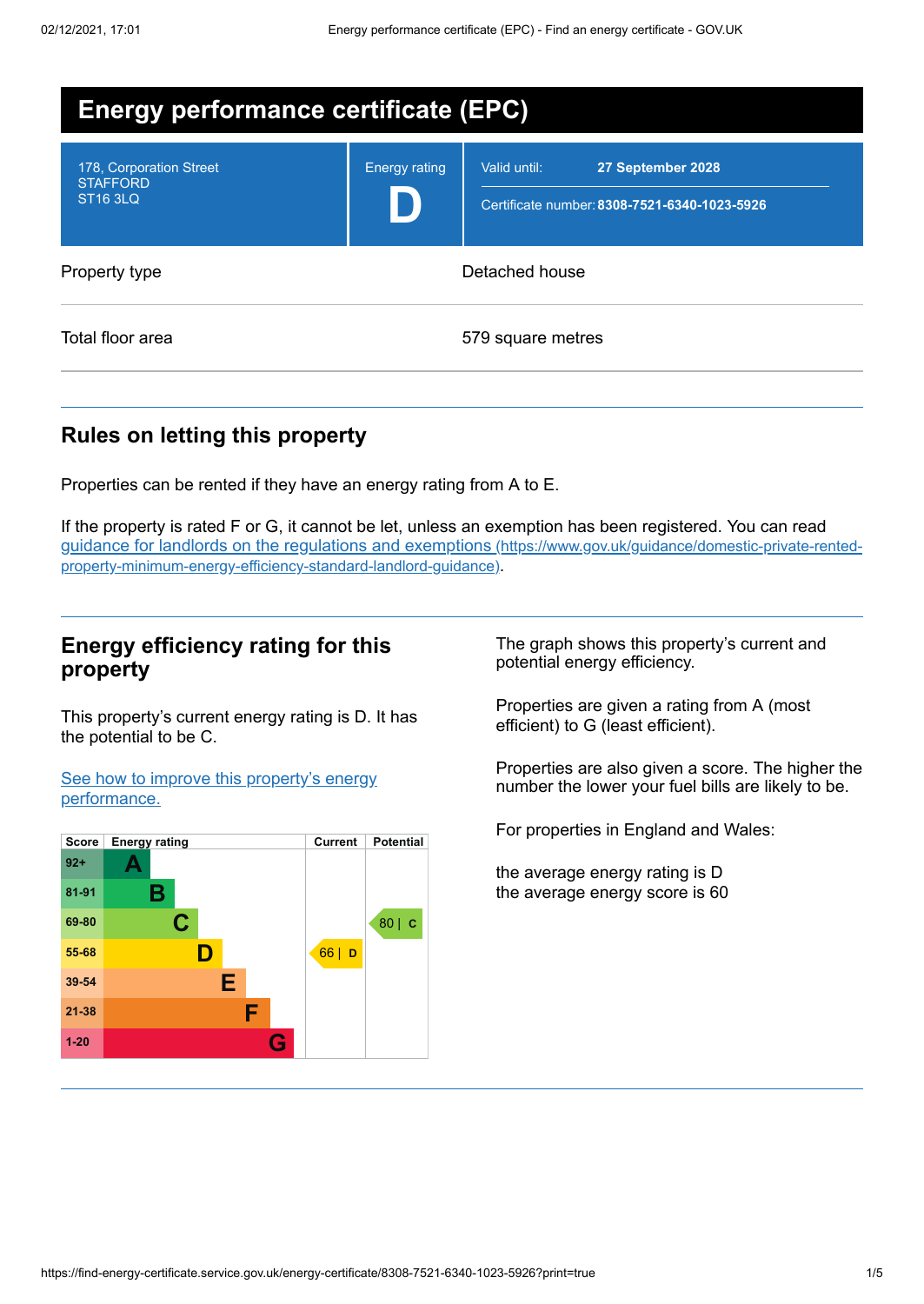# **Breakdown of property's energy performance**

This section shows the energy performance for features of this property. The assessment does not consider the condition of a feature and how well it is working.

Each feature is assessed as one of the following:

- very good (most efficient)
- good
- average
- poor
- very poor (least efficient)

When the description says "assumed", it means that the feature could not be inspected and an assumption has been made based on the property's age and type.

| <b>Feature</b>       | <b>Description</b>                             | Rating    |
|----------------------|------------------------------------------------|-----------|
| Wall                 | Cavity wall, as built, no insulation (assumed) | Poor      |
| Wall                 | Cavity wall, as built, insulated (assumed)     | Good      |
| Roof                 | Pitched, no insulation                         | Very poor |
| Roof                 | Pitched, 50 mm loft insulation                 | Poor      |
| Window               | Fully double glazed                            | Average   |
| Main heating         | Boiler and radiators, mains gas                | Good      |
| Main heating control | Programmer and room thermostat                 | Average   |
| Hot water            | From main system                               | Good      |
| Lighting             | Low energy lighting in 88% of fixed outlets    | Very good |
| Floor                | Solid, no insulation (assumed)                 | N/A       |
| Secondary heating    | None                                           | N/A       |

#### **Primary energy use**

The primary energy use for this property per year is 207 kilowatt hours per square metre (kWh/m2).

#### **Additional information**

Additional information about this property:

Cavity fill is recommended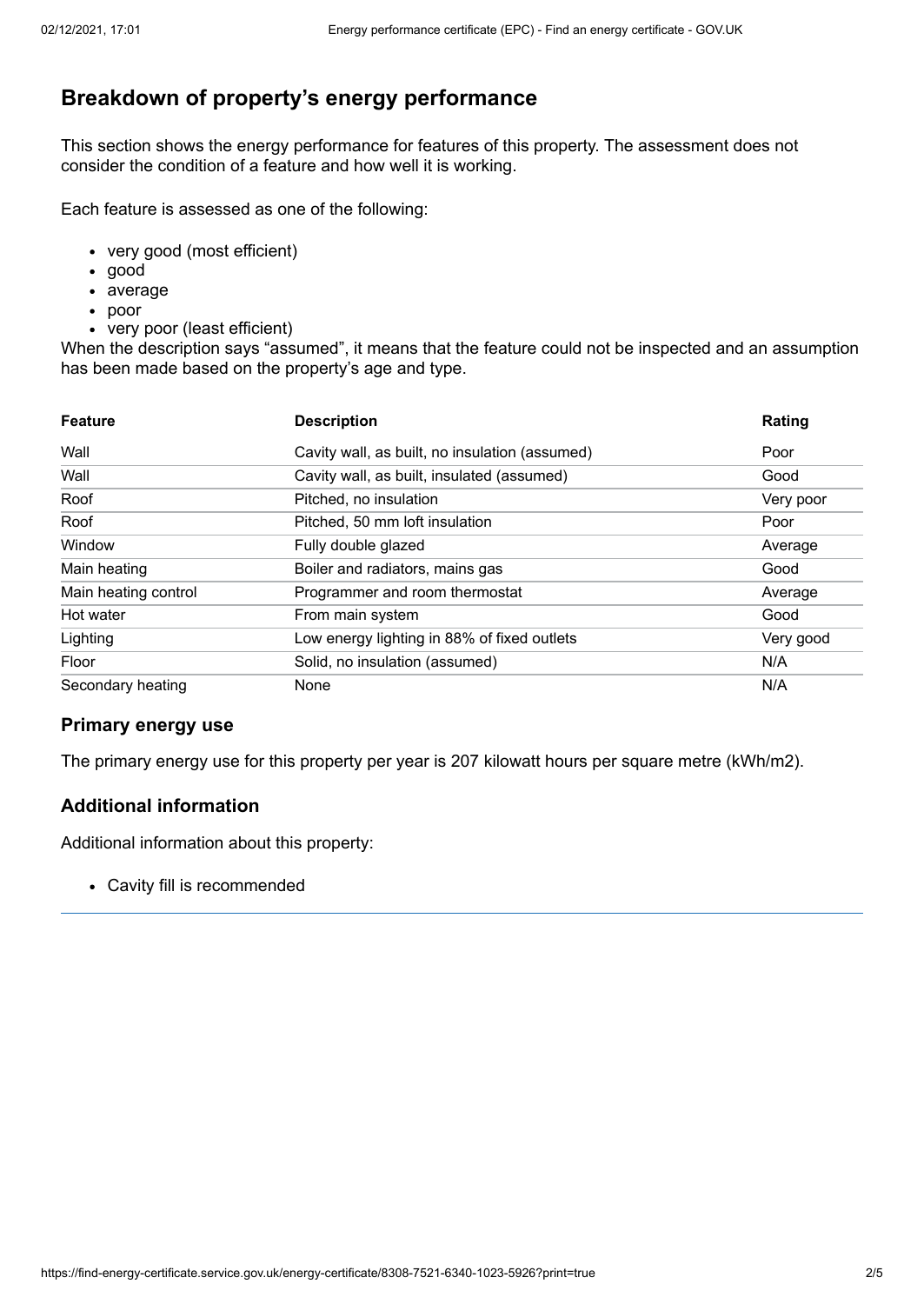| <b>Environmental impact of this</b><br>property                                                        |                 | This property produces                                                                                                                        | 21.2 tonnes of CO2 |
|--------------------------------------------------------------------------------------------------------|-----------------|-----------------------------------------------------------------------------------------------------------------------------------------------|--------------------|
| This property's current environmental impact<br>rating is E. It has the potential to be C.             |                 | This property's potential<br>production                                                                                                       | 12.4 tonnes of CO2 |
| Properties are rated in a scale from A to G<br>based on how much carbon dioxide (CO2) they<br>produce. |                 | By making the recommended changes, you<br>could reduce this property's CO2 emissions by<br>8.8 tonnes per year. This will help to protect the |                    |
| Properties with an A rating produce less CO2                                                           |                 | environment.                                                                                                                                  |                    |
| than G rated properties.                                                                               |                 | Environmental impact ratings are based on<br>assumptions about average occupancy and                                                          |                    |
| An average household<br>produces                                                                       | 6 tonnes of CO2 | energy use. They may not reflect how energy is<br>consumed by the people living at the property.                                              |                    |
|                                                                                                        |                 |                                                                                                                                               |                    |

# <span id="page-2-0"></span>**How to improve this property's energy performance**

Making any of the recommended changes will improve this property's energy efficiency.

If you make all of the recommended changes, this will improve the property's energy rating and score from D (66) to C (80).

| <b>Recommendation</b>                 | <b>Typical installation cost</b> | <b>Typical yearly saving</b> |
|---------------------------------------|----------------------------------|------------------------------|
| 1. Increase loft insulation to 270 mm | £100 - £350                      | £688                         |
| 2. Cavity wall insulation             | £500 - £1.500                    | £463                         |
| 3. Floor insulation (solid floor)     | £4.000 - £6.000                  | £172                         |
| 4. Heating controls (TRVs)            | £350 - £450                      | £124                         |
| 5. Solar photovoltaic panels          | £5,000 - £8,000                  | £293                         |

#### **Paying for energy improvements**

Find energy grants and ways to save energy in your home. [\(https://www.gov.uk/improve-energy-efficiency\)](https://www.gov.uk/improve-energy-efficiency)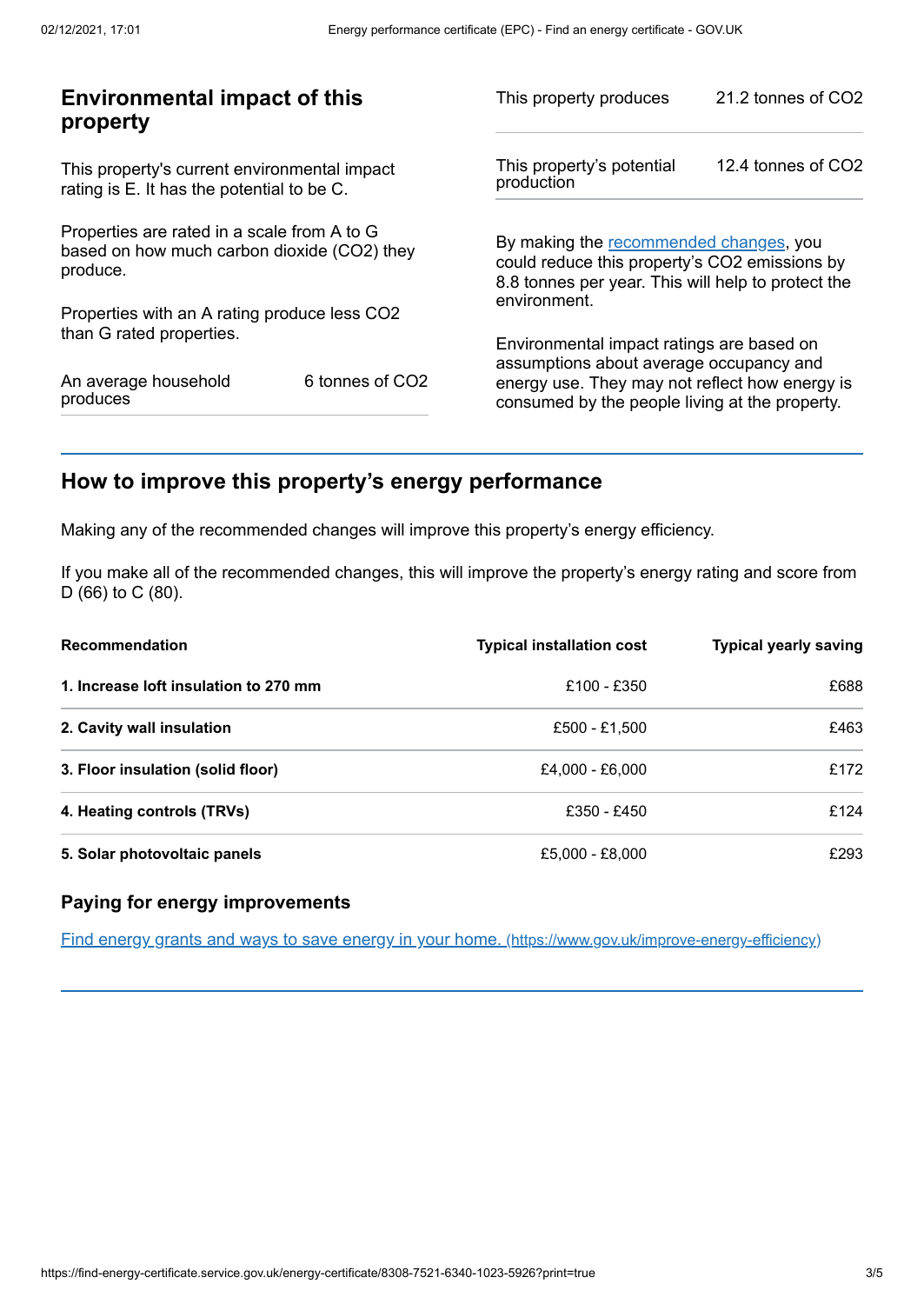### **Estimated energy use and potential savings**

| Estimated yearly energy<br>cost for this property | £4062 |
|---------------------------------------------------|-------|
| Potential saving                                  | £1447 |

The estimated cost shows how much the average household would spend in this property for heating, lighting and hot water. It is not based on how energy is used by the people living at the property.

The estimated saving is based on making all of the [recommendations](#page-2-0) in how to improve this property's energy performance.

For advice on how to reduce your energy bills visit Simple Energy Advice [\(https://www.simpleenergyadvice.org.uk/\)](https://www.simpleenergyadvice.org.uk/).

#### **Heating use in this property**

Heating a property usually makes up the majority of energy costs.

#### **Estimated energy used to heat this property**

| Space heating | 82191 kWh per year |
|---------------|--------------------|
| Water heating | 3197 kWh per year  |

### Potential energy savings by installing insulation

| <b>Type of insulation</b> | Amount of energy saved |
|---------------------------|------------------------|
| Loft insulation           | 15743 kWh per year     |
|                           |                        |

**Cavity wall insulation** 7385 kWh per year

You might be able to receive Renewable Heat Incentive payments [\(https://www.gov.uk/domestic](https://www.gov.uk/domestic-renewable-heat-incentive)renewable-heat-incentive). This will help to reduce carbon emissions by replacing your existing heating system with one that generates renewable heat. The estimated energy required for space and water heating will form the basis of the payments.